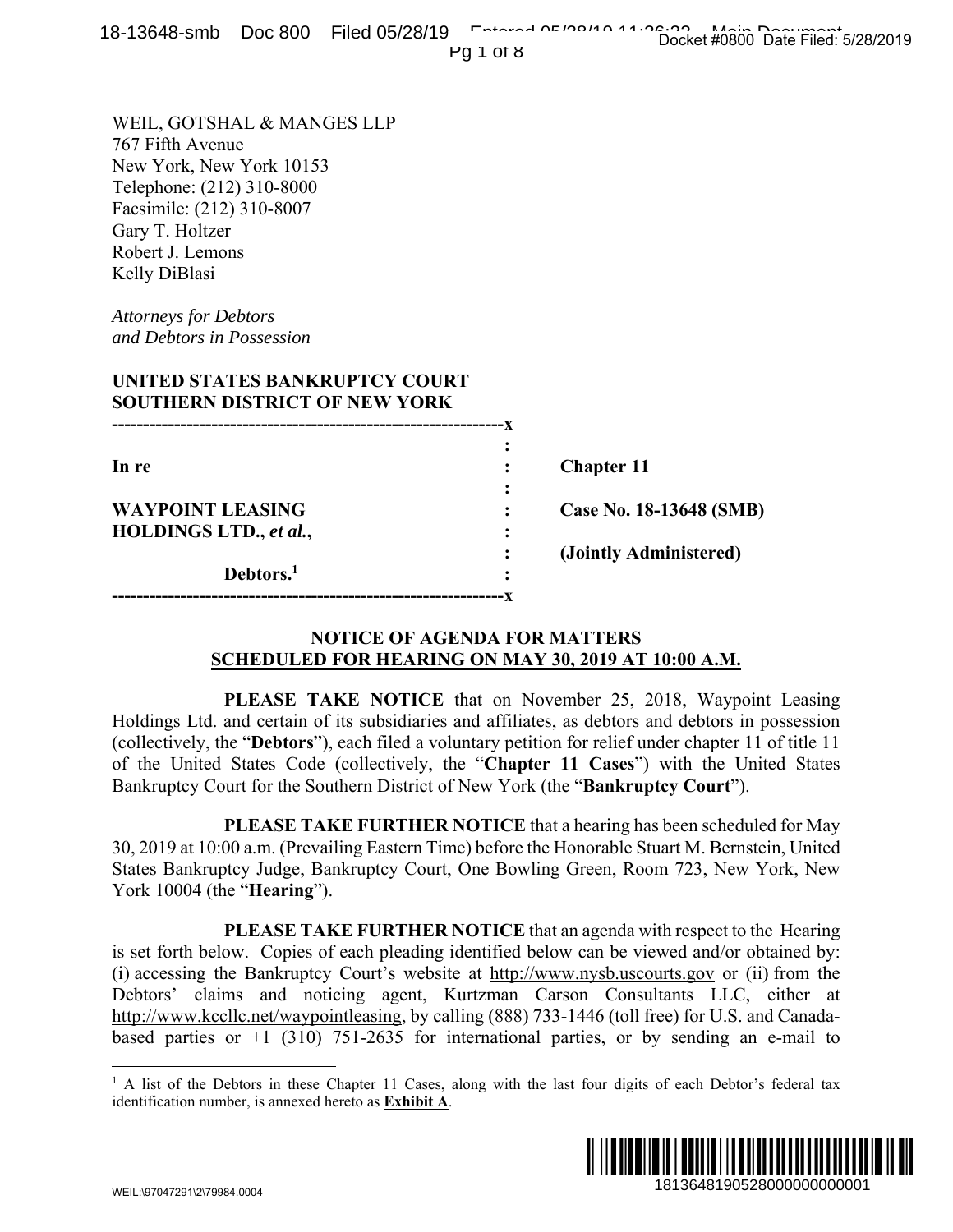#### 18-13648-smb Doc 800 Filed 05/28/19 Entered 05/28/19 11:26:22 Main Document Pg 2 of 8

WaypointInfo@kccllc.com. Note that a PACER password is needed to access documents on the Bankruptcy Court's website.

## **I. CASE CONFERENCE**

## **II. MATTER FOR WHICH OBJECTION DEADLINE HAS NOT YET PASSED**

1. Application of Debtors Pursuant to 11 U.S.C. § 327, Fed. R. Bankr. P. 2014(a) and 2016, and Local Rules 2014-1 and 2016-1 for Authority to Employ and Retain KPMG as Accounting and Financial Reporting Advisors and Tax Advisors for the Debtors *Nunc Pro Tunc* to the Petition Date **[ECF No. 329]**

 Response Deadline: February 15, 2019 at 4:00 p.m. (EST); extended to May 28, 2019 at 4:00 p.m. (EST) for the United States Trustee

Responses Filed: None.

Related Documents:

- A. Order Granting Extension Request for Objection Deadline **[ECF No. 460]**
- B. Notice of Adjournment and Cancellation of Hearing Scheduled for March 14, 2019 **[EFC No. 526]**
- C. Order Granting Consensual Adjournment Request **[EFC No. 705]**
- D. Notice of Adjournment and Cancellation of Hearing Scheduled for April 16, 2019 **[EFC No. 711]**
- E. Notice of Adjournment of Certain Matters Scheduled for Hearing May 16, 2019 **[EFC No. 748]**
- F. Order Granting Consensual Objection Deadline Extension Request **[EFC No. 767]**

Status: This matter is going forward.

#### **III. UNCONTESTED MATTER**

2. Motion of Debtors for Entry of an Order (I) Approving (A) Proposed Disclosure Statement, (B) Solicitation and Voting Procedures, and (C) Notice and Objection Procedures for Confirmation of Debtors' Plan, and (II) Granting Related Relief **[ECF No. 699]**

Response Deadline: May 9, 2019 at 4:00 p.m. (EST); extended to May 10, 2019 at 5:00 p.m. (EST) for the Steering Committee; extended to May 13, 2019 at 5:00 p.m. (EST) for the United States Trustee.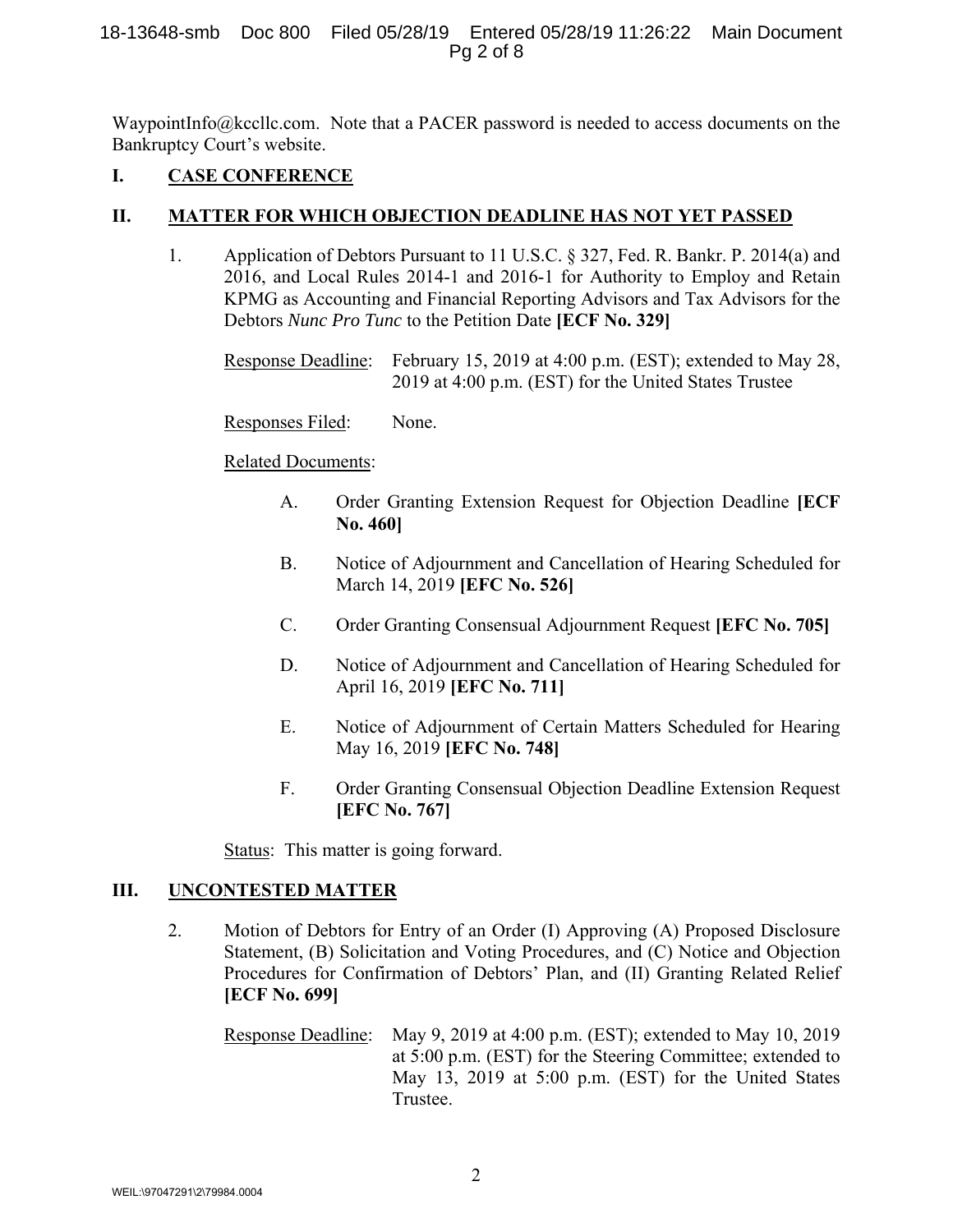#### 18-13648-smb Doc 800 Filed 05/28/19 Entered 05/28/19 11:26:22 Main Document Pg 3 of 8

#### Responses Filed:

- G. Limited Objection of Edward Washecka to Approval of the Disclosure Statement and Reservation of Rights **[ECF No. 756]**
- H. Limited Objection and Reservation of Rights of SunTrust Bank, as WAC 7 Administrative Agent, to Debtors' Motion for Order Approving Disclosure Statement **[ECF No. 757]**
- I. Joinder of Steering Committee of Certain Prepetition Lenders to Limited Objection and Reservation of Rights of SunTrust Bank, as WAC 7 Administrative Agent, to Debtors' Motion for Order Approving Disclosure Statement **[ECF No. 761]**

#### Related Documents:

- J. Chapter 11 Plan of Liquidation of Waypoint Leasing Holdings Ltd. and Its Affiliated Debtors **[ECF No. 696]**
- K. Disclosure Statement for Chapter 11 Plan of Liquidation of Waypoint Leasing Holdings Ltd. and Its Affiliated Debtors **[ECF No. 697]**
- L. Notice of Hearing to Consider Approval of Debtors' Proposed Disclosure Statement for Debtors' Proposed Chapter 11 Plan **[ECF No. 700]**
- M. Amended Chapter 11 Plan of Liquidation of Waypoint Leasing Holdings Ltd. and Its Affiliated Debtors **[ECF No. 731]**
- N. Disclosure Statement for Amended Chapter 11 Plan of Liquidation of Waypoint Leasing Holdings Ltd. and Its Affiliated Debtors **[ECF No. 732]**
- O. Notice of Filing of Redlines for Amended Disclosure Statement and Amended Chapter 11 Plan of Liquidation **[ECF No. 733]**
- P. Order Granting Extension Request of the United States Trustee's Objection Deadline **[ECF No. 747]**
- Q. Order Granting Extension Request of the WAC 7 Administrative Agent's Objection Deadline **[ECF No. 759]**
- R. Order Granting Extension Request of the Steering Committee's Objection Deadline **[ECF No. 760]**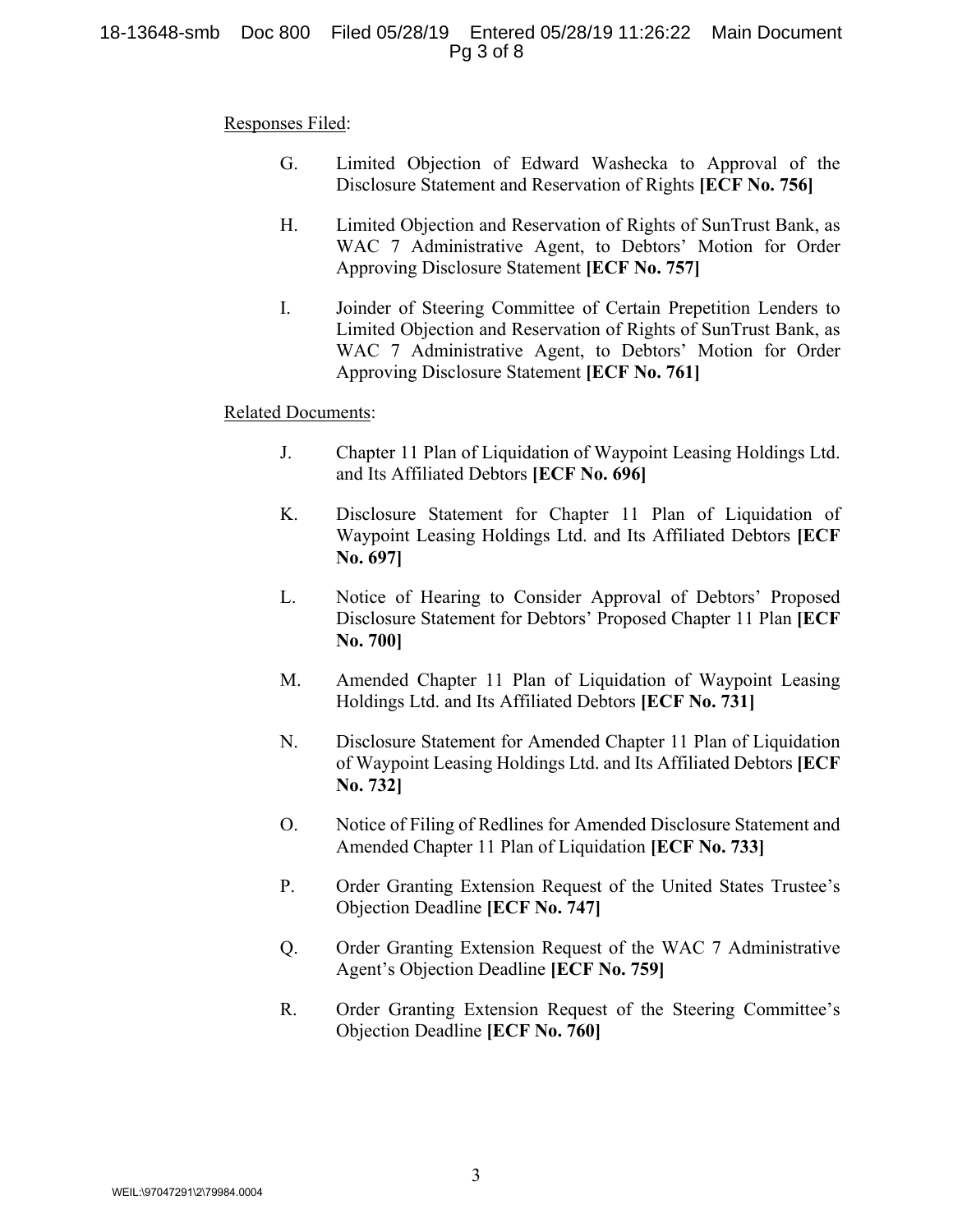18-13648-smb Doc 800 Filed 05/28/19 Entered 05/28/19 11:26:22 Main Document Pg 4 of 8

- S. Notice of Adjournment of Motion to Approve Disclosure Statement and Solicitation Procedures Scheduled for Hearing on May 16, 2019 **[ECF No. 775]**
- Status: The Debtors have consensually resolved all of the filed objections. This matter is going forward on an uncontested basis.

Dated: May 28, 2019 New York, New York

> /s/ Robert J. Lemons WEIL, GOTSHAL & MANGES LLP 767 Fifth Avenue New York, New York 10153 Telephone: (212) 310-8000 Facsimile: (212) 310-8007 Gary T. Holtzer Robert J. Lemons Kelly DiBlasi

*Attorneys for Debtors and Debtors in Possession*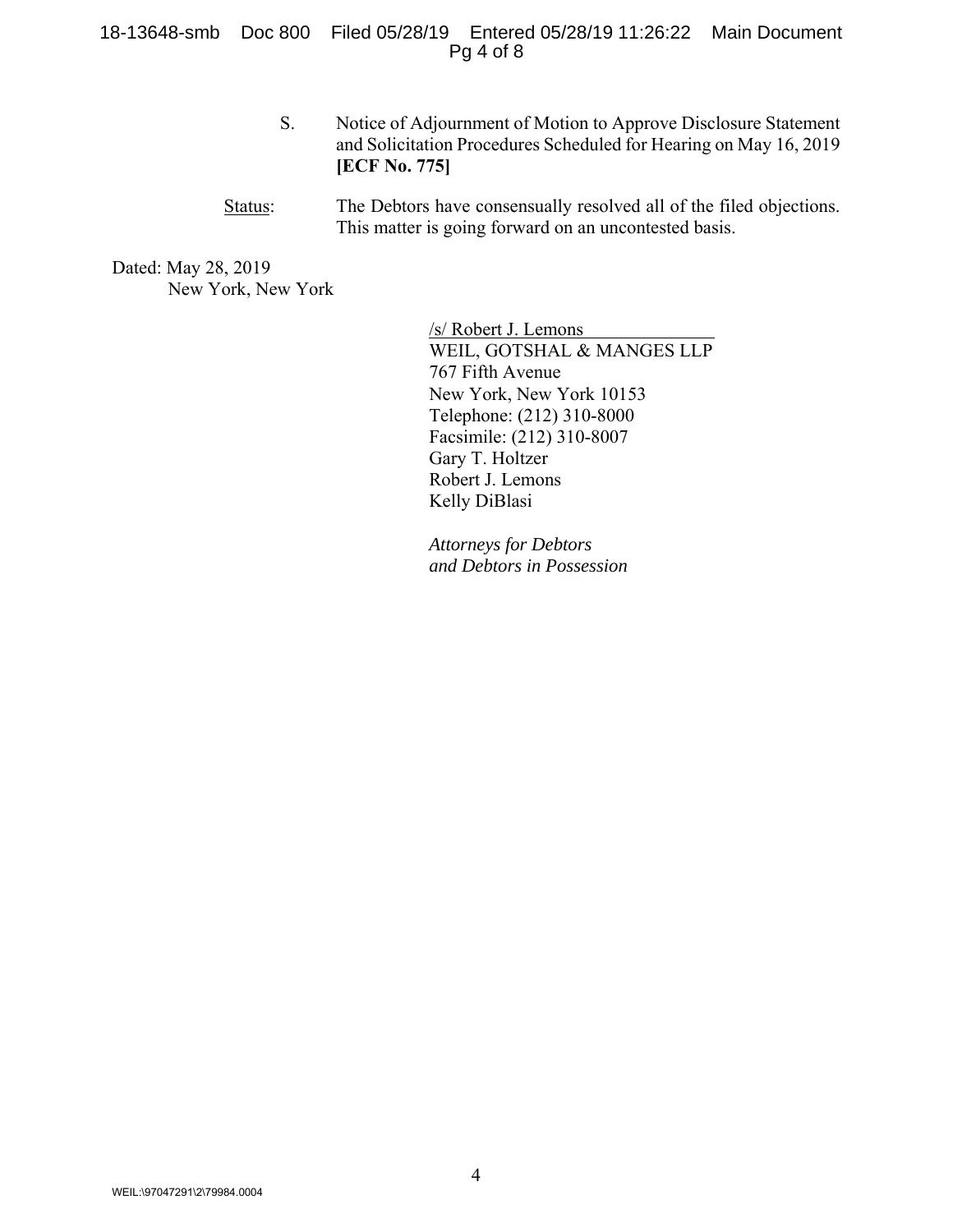18-13648-smb Doc 800 Filed 05/28/19 Entered 05/28/19 11:26:22 Main Document Pg 5 of 8

# **Exhibit A**

**Debtors**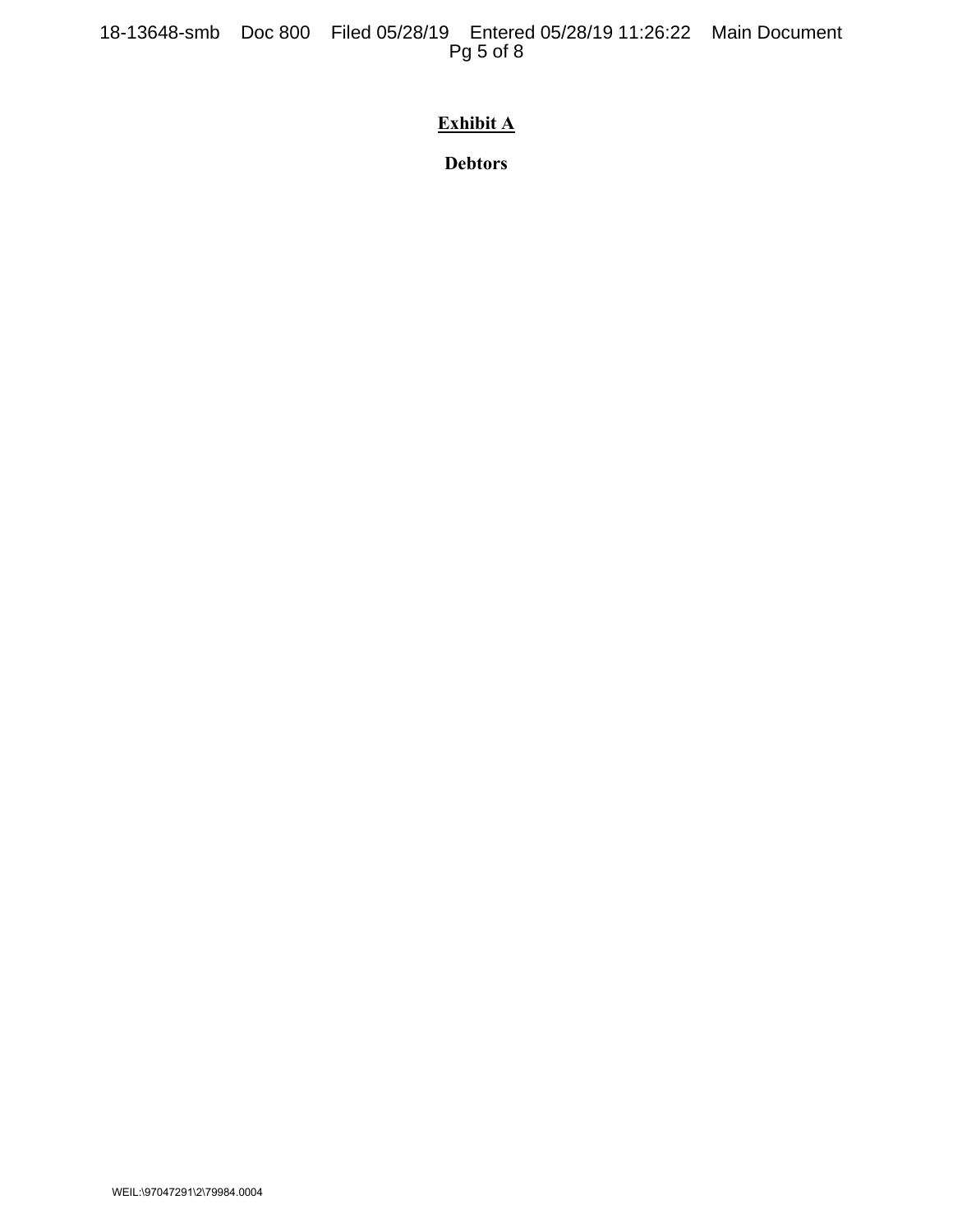## 18-13648-smb Doc 800 Filed 05/28/19 Entered 05/28/19 11:26:22 Main Document Pg 6 of 8

| <b>Debtor</b>                             | Last 4<br>Digits of<br><b>Tax ID</b><br><b>Number</b> | <b>Debtor</b>                                  | Last 4<br>Digits of<br><b>Tax ID</b><br><b>Number</b> |
|-------------------------------------------|-------------------------------------------------------|------------------------------------------------|-------------------------------------------------------|
| Waypoint Leasing Holdings Ltd.            | 2899                                                  | <b>MSN 760682 Trust</b>                        | N/A                                                   |
| Waypoint Leasing (Luxembourg)<br>S.à r.l. | 7041                                                  | Waypoint 2916 Business Trust                   | N/A                                                   |
| Waypoint Leasing (Ireland)<br>Limited     | 6600                                                  | <b>MSN 920062 Trust</b>                        | N/A                                                   |
| Waypoint Asset Co 10 Limited              | 2503                                                  | <b>MSN 920125 Trust</b>                        | N/A                                                   |
| MSN 2826 Trust                            | N/A                                                   | <b>MSN 9229 AS</b>                             | 7652                                                  |
| MSN 2879 Trust                            | N/A                                                   | Waypoint Asset Co 3A Limited                   | 6687                                                  |
| Waypoint Asset Co 11 Limited              | 3073                                                  | <b>MSN 41371 Trust</b>                         | N/A                                                   |
| MSN 2905 Trust                            | N/A                                                   | Waypoint Asset Euro 1A Limited                 | 9804                                                  |
| Waypoint Asset Co 14 Limited              | 1585                                                  | Waypoint Asset Co 1K Limited                   | 2087                                                  |
| Waypoint Asset Co 15 Limited              | 1776                                                  | MSN 4469 Trust                                 | N/A                                                   |
| Waypoint Asset Co 3 Limited               | 3471                                                  | MSN 6655 Trust                                 | N/A                                                   |
| AE Helicopter (5) Limited                 | N/A                                                   | Waypoint Leasing (Luxembourg)<br>Euro S.à r.l. | 8928                                                  |
| AE Helicopter (6) Limited                 | N/A                                                   | Waypoint Asset Co 1A Limited                   | 1208                                                  |
| <b>MSN 31141 Trust</b>                    | N/A                                                   | Waypoint Leasing Labuan 1A<br>Limited          | 2299                                                  |
| <b>MSN 31492 Trust</b>                    | N/A                                                   | Waypoint Asset Co 1C Limited                   | 0827                                                  |
| <b>MSN 36458 Trust</b>                    | N/A                                                   | Waypoint Asset Co 1D Limited                   | 7018                                                  |
| <b>MSN 760543 Trust</b>                   | N/A                                                   | Waypoint Asset Co 1F Limited                   | 6345                                                  |
| <b>MSN 760551 Trust</b>                   | N/A                                                   | Waypoint Asset Co 1G Limited                   | 6494                                                  |
| <b>MSN 760581 Trust</b>                   | N/A                                                   | Waypoint Asset Co 1H Limited                   | 7349                                                  |
| <b>MSN 760628 Trust</b>                   | N/A                                                   | Waypoint Asset Co 1J Limited                   | 7729                                                  |
| <b>MSN 760631 Trust</b>                   | N/A                                                   | <b>MSN 20159 Trust</b>                         | N/A                                                   |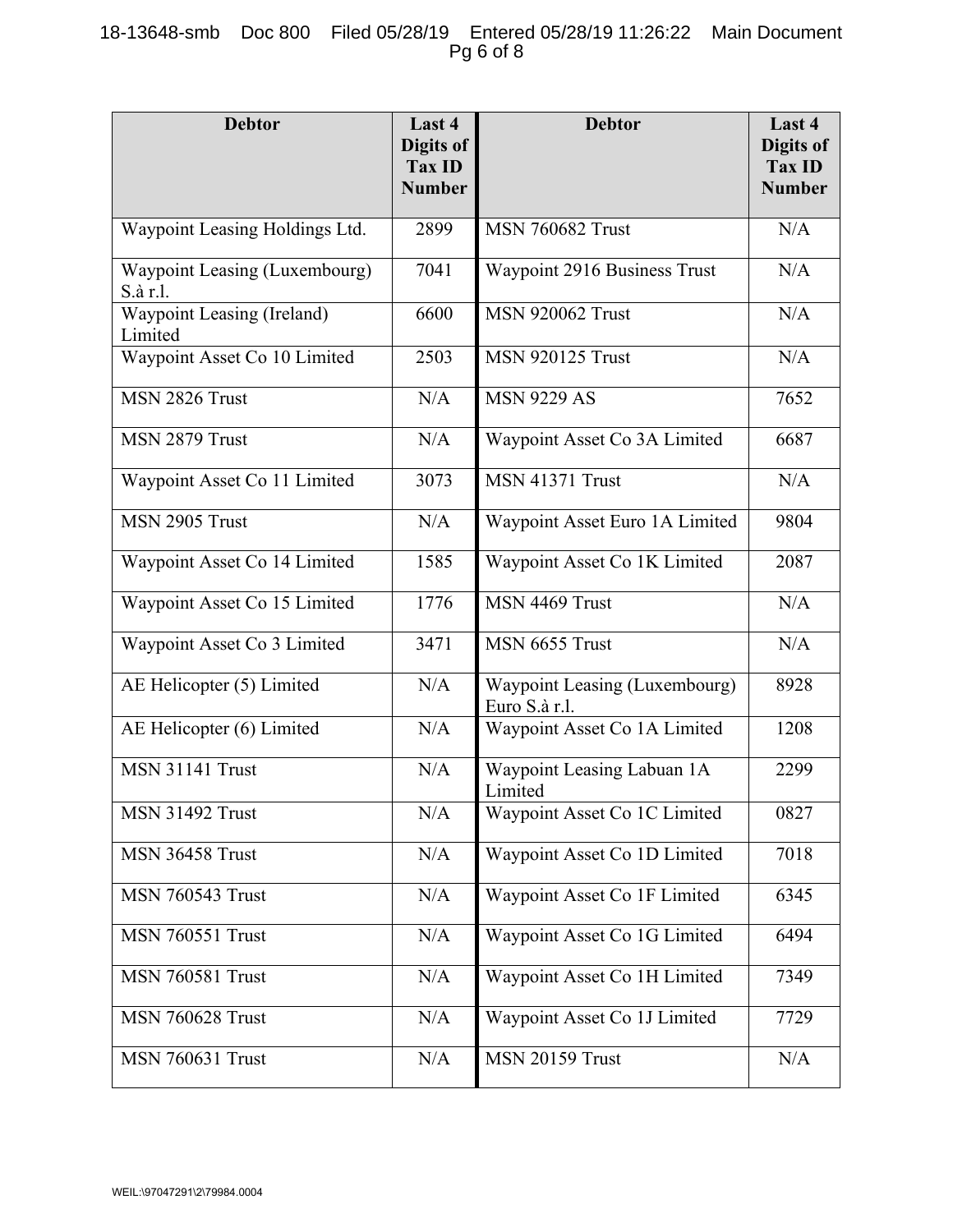## 18-13648-smb Doc 800 Filed 05/28/19 Entered 05/28/19 11:26:22 Main Document Pg 7 of 8

| <b>Debtor</b>                         | Last 4<br>Digits of<br>Tax ID<br><b>Number</b> | <b>Debtor</b>                  | Last 4<br>Digits of<br><b>Tax ID</b><br><b>Number</b> |
|---------------------------------------|------------------------------------------------|--------------------------------|-------------------------------------------------------|
| MSN 6658 Trust                        | N/A                                            | Waypoint Asset Funding 6 LLC   | 4964                                                  |
| Waypoint 760626 Business Trust        | N/A                                            | Waypoint Asset Co 7 Limited    | 9689                                                  |
| MSN 7152 Trust                        | N/A                                            | Waypoint Asset Euro 7A Limited | 2406                                                  |
| MSN 7172 Trust                        | N/A                                            | Waypoint Asset Co 8 Limited    | 2532                                                  |
| Waypoint Asset Funding 3 LLC          | 4960                                           | <b>MSN 31041 Trust</b>         | N/A                                                   |
| Waypoint Asset Malta Ltd              | 5348                                           | <b>MSN 31203 Trust</b>         | N/A                                                   |
| Waypoint Leasing Labuan 3A<br>Limited | 8120                                           | <b>MSN 31578 Trust</b>         | N/A                                                   |
| Waypoint Leasing UK 3A Limited        | 0702                                           | <b>MSN 760617 Trust</b>        | N/A                                                   |
| Waypoint Asset Co 4 Limited           | 0301                                           | <b>MSN 760624 Trust</b>        | N/A                                                   |
| Waypoint Asset Co 5 Limited           | 7128                                           | <b>MSN 760626 Trust</b>        | N/A                                                   |
| Waypoint Leasing Services LLC         | 8965                                           | <b>MSN 760765 Trust</b>        | N/A                                                   |
| <b>MSN 14786 Trust</b>                | N/A                                            | <b>MSN 920063 Trust</b>        | N/A                                                   |
| MSN 2047 Trust                        | N/A                                            | <b>MSN 920112 Trust</b>        | N/A                                                   |
| MSN 2057 Trust                        | N/A                                            | Waypoint 206 Trust             | N/A                                                   |
| Waypoint Asset Co 5B Limited          | 2242                                           | Waypoint 407 Trust             | $\rm N/A$                                             |
| Waypoint Leasing UK 5A Limited        | 1970                                           | Waypoint Asset Euro 1B Limited | 3512                                                  |
| Waypoint Asset Co 6 Limited           | 8790                                           | Waypoint Asset Euro 1C Limited | 1060                                                  |
| <b>MSN 31042 Trust</b>                | N/A                                            | <b>MSN 20012 Trust</b>         | $\rm N/A$                                             |
| <b>MSN 31295 Trust</b>                | N/A                                            | <b>MSN 20022 Trust</b>         | N/A                                                   |
| <b>MSN 31308 Trust</b>                | N/A                                            | <b>MSN 20025 Trust</b>         | N/A                                                   |
| <b>MSN 920119 Trust</b>               | N/A                                            | <b>MSN 920113 Trust</b>        | N/A                                                   |